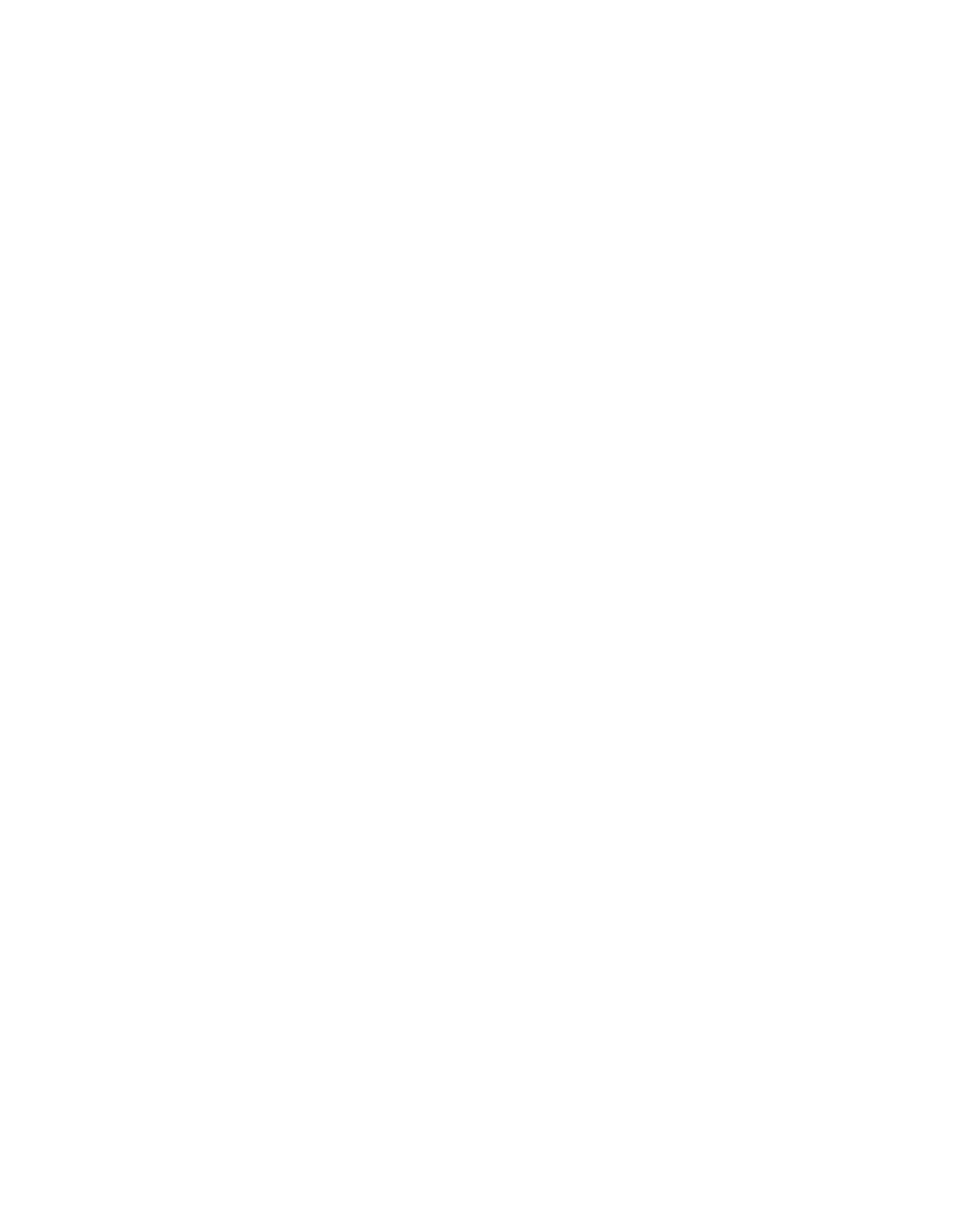# Outage Analysis of Distributed CDD Systems with Mixture Interference

Kyeong Jin Kim, Hongwu Liu, Marco Di Renzo, Theodoros A. Tsiftsis, Philip V. Orlik, and H. Vincent Poor

*Abstract***—In this paper, a cooperative single carrier system comprising multiple cooperating remote radio heads and a single interferer operating in the presence of co-existing line-of-sight and non-line-of-sight paths is investigated. Distributed cyclic delay diversity is employed as the transmit diversity scheme for cyclic-prefixed single carrier transmissions over independent but non-identically distributed frequency selective fading channels. The main focus of this paper is to investigate the achievable diversity gain in the interference-limited and noise-limited regions. In contrast to the outage probability in the noise-limited region, it is shown that the diversity gain is not achievable in the interferencelimited region. To justify this finding, the outage probability is derived first, and then verified by link-level simulations.**

*Index Terms***—Distributed cyclic delay diversity, line-of-sight and non-line-of-sight paths, cyclic-prefixed single carrier transmission, interferers, outage probability, diversity gain.**

#### I. INTRODUCTION

When channel state information (CSI) is available at the transmitter side (CSIT), an increased receive signal-to-noise ratio (SNR) can be obtained at the receiver side by the use of a transmit diversity scheme. However, acquiring exact CSI is a challenging task in distributed systems. As the practical transmit diversity scheme that does not require CSIT via explicit channel feedback from the receiver side, distributed cyclic delay diversity (dCDD) has been proposed for cyclic-prefixed single carrier (CP-SC) transmissions [1], [2]. The dCDD scheme is based on the recognition that it improves the reliability of a message by transmitting over multiple communication channels having different channel characteristics. The conventional CDD, which is deployed in a single transmitter, has been employed in orthogonal frequency division multiplexing (OFDM)-based wireless systems such as [3], [4], and [5]. Several works [6]–[9] have also considered the use of the conventional CDD scheme for CP-SC transmissions. Only a recent work [1] proposes a dCDD scheme for a cooperative system with a set of distributed singleantenna equipped transmitters. Using the conventional CDD,

K. J. Kim and P. V. Orlik are with Mitsubishi Electric Research Laboratories (MERL), Cambridge, MA, USA.

H. Liu is with Shandong Jiaotong University, Jinan, China.

M. D. Renzo is with the Laboratoire des Signaux et Systèmes, CNRS, CentraleSupélec, Univ Paris Sud, Université Paris-Saclay, 3 rue Joliot Curie, Plateau du Moulon, 91192, Gif-sur-Yvette, France.

T. A. Tsiftsis is with the School of Electrical & Information Engineering, Jinan University, Zhuhai, China.

H. V. Poor is with the Department of Electrical Engineering, Princeton University, Princeton, NJ, USA.

This work was supported in part by the U.S. National Science Foundation under Grants CCF-093970 and CCF-1513915.

an intersymbol interference (ISI)-free single-input and singleoutput (SISO) channel can be obtained from the multipleinput and single-output channel. For CP-SC transmissions, the equivalent SISO channel matrix can be expressed as a right circulant matrix, which provides a sufficient condition in determining the maximum number of single-antenna equipped transmitters for dCDD. That is, the maximum number of transmitters for dCDD is mainly determined by the size of the transmission symbol block and the maximum number of multipath components between two nodes in the system. Since the dCDD protocol allows as many as there are transmitters being used to the extent supported by dCDD, a full diversity gain can be achieved as those of [10], [11] with an accompanying higher coding gain. This finding overcomes the result of [7] that the full diversity gain is not achievable at a full transmission rate.

Several recent works [12]–[15] consider the co-existence of line-of-sight (LoS) and non-line-of-sight (nLoS) paths between base stations (BSs) and a user terminal (UT) especially for mobile communications. Similar to this setting, as a system model, we assume a communication cell, wherein one interferer is assumed to be present in the environment coexisting with nLoS and LoS paths. Based on this new channel model, this paper analyzes the outage probability of the dCDD based CP-SC system for independent but non-identically distributed (i.n.i.d.) frequency selective fading channels.

In contrast to existing work, we can summarize our main contributions as follows.

- Since we consider a limited number of remote radio heads (RRHs) for dCDD in the presence of a single interferer, we use a mathematical analysis fit to finite-sized cooperative systems. For this finite-sized cooperative system, we investigate the impact of interference on the outage probability.
- In contrast to the work [1], we employ a different channel model, which is somewhat similar to [12]–[15]. The coexistence of LoS and nLoS paths is modeled by using a fading time-share factor [16] that follows a binary Bernoulli process. This can be recognized as an ergodic factor obtained from long observations.
- We provide an analytical framework taking into account a different degree of RRH cooperation via dCDD, frequency selectivity, and interference over the co-existing LoS and nLoS paths. For this new system setting, a new expression for the cumulative distribution function (CDF) is derived for the computation of the outage probability.
- We analyze the achievable diversity gain in the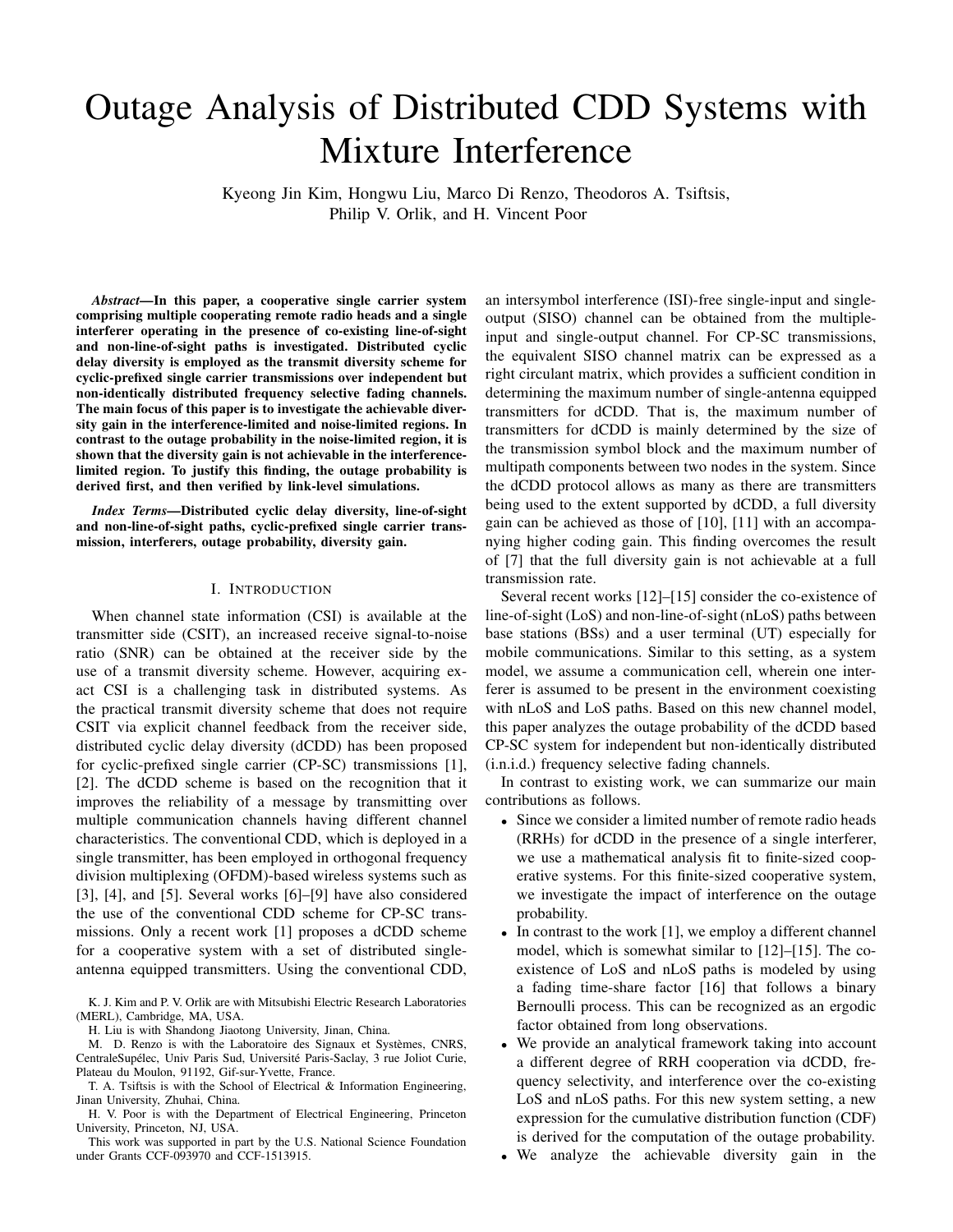interference-limited and noise-limited regions. From this focus, the limit on the outage probability in the interference-limited region is analyzed and justified.

# *A. Notation*

 $\mathbb C$  denotes the set of complex numbers;  $\|\boldsymbol{a}_n\|$  denotes the Euclidean norm of a vector  $a_n$ ;  $\mathcal{CN}(\mu, \sigma^2)$  denotes the circularly symmetric complex Gaussian distribution with mean  $\mu$  and variance  $\sigma^2$ ;  $B(a)$  denotes the binary Bernoulli process with success probability a;  $F_{\varphi}(\cdot)$  and  $f_{\varphi}(\cdot)$ , respectively, denote the CDF and probability density function (PDF) of the random variable (RV)  $\varphi$ ; and  $E\{\cdot\}$  denotes expectation. In addition,  $\binom{n_1}{n_2} \triangleq \frac{n_1!}{n_2!(n_1-n_2)!}$  denotes the binomial coefficient. The length of a vector  $\alpha$  is denoted by  $\mathbb{L}(\alpha)$ .

# II. SYSTEM AND CHANNEL MODEL



Fig. 1. Illustration of the considered dCDD-based cooperative CP-SC system in the presence of a single interferer (INT).

Fig. 1 illustrates the considered cooperative CP-SC system, which is composed of a control unit (CU) connected to  $M$ single-antenna equipped RRHs,  $\{RRH_m\}_{m=1}^M$ , via dedicated highly reliable backhaul connections,  $\{b_m\}_{m=1}^M$ . The CU forms an information signal and controls RRHs to transmit the information signal simultaneously using dCDD [1], so that each of the RRHs requires only simple hardware and transmission power in communicating with the receiver (CDD-RX). A circularly shaped cell with a radius  $R$  is formed with respect to the RRHs, within which a single-antenna equipped interferer (INT) exists. Perfect synchronization among RRHs is available by the time stamp provided by a Global Navigation Satellite System (GNSS) (e.g., GPS, Galileo, Glonass, etc.), so that RRHs can transmit the same information signal at the same time when they are chosen for dCDD. Due to use of halfduplex transceivers in the nodes, all the nodes are allowed to transmit or receive at any given time.

Compared with large-scale systems [12]–[14], this paper investigates only a finite-sized cooperative system comprising a fixed number of RRHs for dCDD in the presence of a single interferer. Since dCDD is optimized through channels connecting the CDD-RX, the set of frequency selective fading channels from the RRHs to the CDD-RX is assumed to be composed of LoS paths, whereas a channel from the interferer to the CDD-RX is assumed to be comprised of LoS and nLoS paths [12]–[15] due to its possible random location.

By employing an appropriate channel sounding scheme or channel reciprocity [17], [18], we further assume that the CDD-RX is able to know the maximum number of multipath components over the channels from RRHs to the CDD-RX.

#### *A. Channels from RRHs to the CDD-RX*

The multipath channel,  $h_k$ , from the kth RRH to the CDD-RX is given by

$$
\boldsymbol{h}_k = \sqrt{d_k^{-\epsilon_{\rm L}}} \tilde{\boldsymbol{h}}_k \tag{1}
$$

where  $\tilde{\boldsymbol{h}}_k$  denotes frequency selective fading for  $\boldsymbol{h}_k$  with  $N_h \triangleq \mathbb{L}(\tilde{\boldsymbol{h}}_k)$  LoS multipath components;  $d_k$  denotes the distance from the kth RRH to the CDD-RX; and  $\epsilon_L$  denotes the path loss exponent of the LoS path. Due to a different distance from a particular RRH to the CDD-RX, we assume i.n.i.d. frequency selective fading over the channels from RRHs to the CDD-RX.

#### *B. Channel from the interferer to the CDD-RX*

The channel from the interferer to the CDD-RX is given by

$$
\boldsymbol{j} = \mathbb{I}_{j,\mathrm{L}}\sqrt{(d_J)^{-\epsilon_{\mathrm{L}}}}\tilde{\boldsymbol{j}}_{\mathrm{L}} + \mathbb{I}_{j,\mathrm{nL}}\sqrt{(d_J)^{-\epsilon_{\mathrm{nL}}}}\tilde{\boldsymbol{j}}_{\mathrm{nL}} \tag{2}
$$

where  $\tilde{j}_L$  and  $\tilde{j}_{nL}$ , respectively, identify frequency selective fading for LoS and nLoS paths with  $N_{j,\rm L}\ \stackrel{\triangle}{=}\ {\mathbb L}(\tilde{j}_{\rm L})$  and  $N_{j,\text{nL}} \triangleq \mathbb{L}(\tilde{j}_{\text{nL}})$ . The distance from the interferer to the CDD-RX is assumed to be  $d_J$ . In addition,  $\epsilon_{nL}$  denotes the path loss exponent of the nLoS path. Complementary indicator functions  $\mathbb{I}_{j,L}$  and  $\mathbb{I}_{j,nL}$  are used to model co-existing LoS and nLoS paths by a time-share factor,  $0 \leq \mathcal{F} \leq 1$ , as follows:

$$
\mathbb{I}_{j,nL} \sim B(\mathcal{F}) \text{ and } \mathbb{I}_{j,L} \stackrel{\triangle}{=} 1 - \mathbb{I}_{j,nL} \sim B(1 - \mathcal{F}) \quad (3)
$$

which specifies that for a fraction of time  $\mathcal{F}$ , a channel j introduces the nLoS path with frequency selective fading, whereas for a fraction of time  $1 - \mathcal{F}$ , the channel j introduces the LoS path with independent frequency selective fading. A constant time-share for LoS and nLoS paths is assumed during transmissions over the channels from the interferer to the CDD-RX.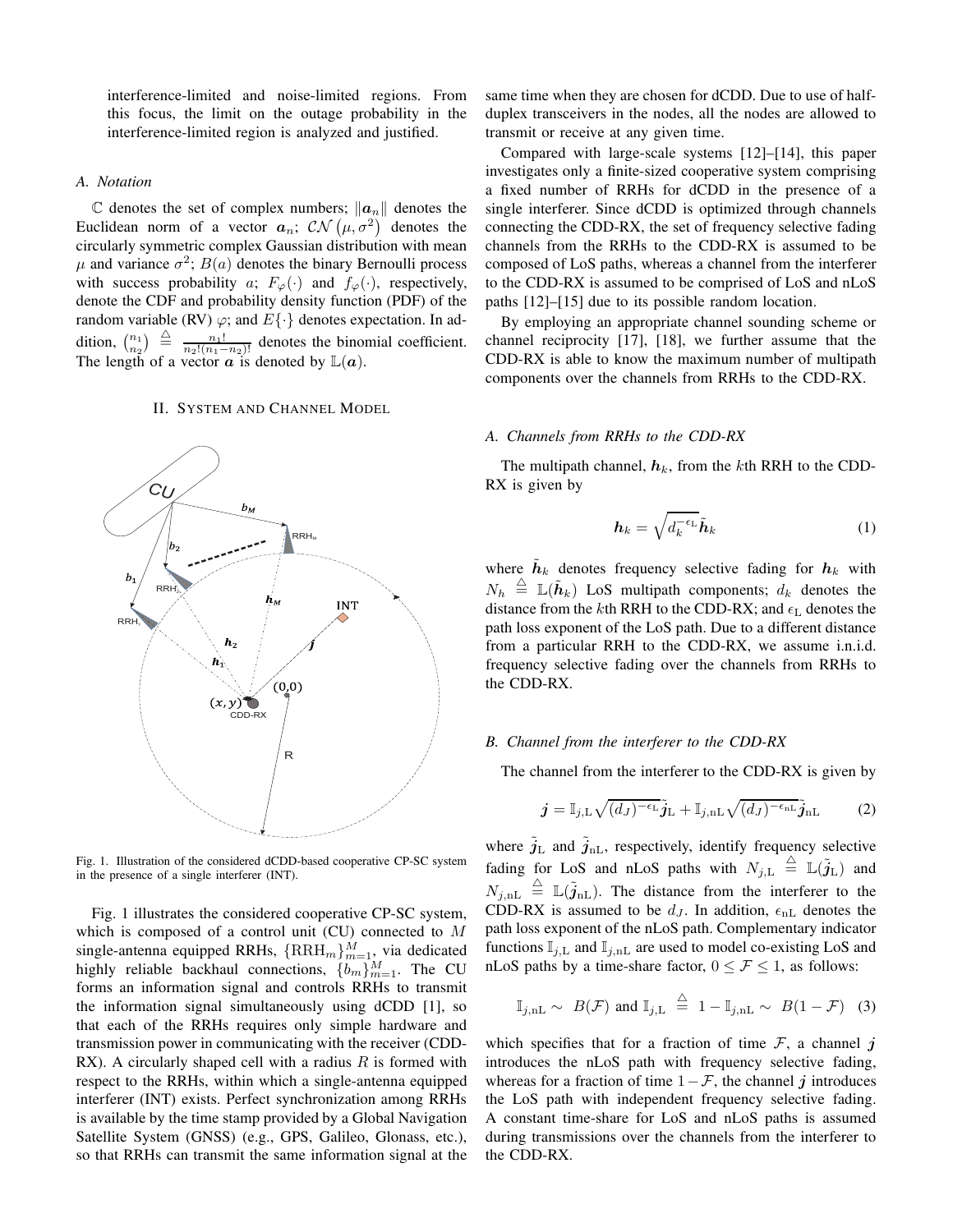## *C. dCDD for CP-SC Transmissions*

We assume that single carrier transmissions with the use of the cyclic prefix [10] are used by every node in the system. To remove ISI due to a multipath channel, the last  $N_p$  modulation symbols from a transmission symbol block  $s \in \mathbb{C}^{B \times 1}$  are appended to the front of  $s$  [1]. The size of the transmission symbol block s is denoted by B. We assume that  $E\{s\} =$ 0 and  $E\{\|\mathbf{s}\|^2\} = \mathbf{I}_B$ . To make an ISI-free right circulant channel matrix, the CP length,  $N_p$ , and the *i*th CDD delay,  $\Delta_i$ , need to be designed efficiently by the following two conditions [1]:

$$
N_p \ge \max(N_{h,m}) \text{ and } \Delta_i = (i-1)N_p. \tag{4}
$$

Based on (4), the maximum allowable number of RRHs for dCDD is determined by

$$
K = |B/N_p| \tag{5}
$$

where  $|\cdot|$  denotes the floor function. In this paper, we assume that there are only M RRHs, with  $M \leq K$ , so that every RRH is available for dCDD operation. With this condition, the received signal at the CDD-RX, after removing the CP signal, is given by

$$
\boldsymbol{r} = \sum_{m=1}^{M} \sqrt{P_s d_m^{-\epsilon_{\rm L}}} \tilde{\boldsymbol{H}}_m \tilde{\boldsymbol{s}}_m + \sqrt{P_J} \boldsymbol{J} \boldsymbol{x}_J + \boldsymbol{z}_R \qquad (6)
$$

where  $\tilde{s}_m \triangleq P_B^{\Delta_k} s_m$ , the transmission power allocated at all the RRHs is  $\overline{P}_s$ ,  $\overline{H}_m$  is the right circulant matrix specified by the mth LoS channel  $\tilde{h}_m$ , and  $P_B^{\Delta_m}$  is the permutation shifting matrix<sup>1</sup>, which is obtained from the identity matrix  $I_B$ by circularly shifting down by  $\Delta_m$ . The additive noise over the desired channels is denoted by  $z_R \sim \mathcal{CN}(\mathbf{0}, \sigma_z^2 \mathbf{I}_B)$ . The CDD-RX does not experience interference from simultaneous transmission from the RRHs selected for dCDD operation, whereas the interferer interferes with the CDD-RX since it is not controlled by the CU. The matrix  $J$  is also right circulant which is mainly specified by  $j$ . The interfering symbol block from the interferer is given by  $x_J$  with  $E\{x_J\} = 0$  and  $E\{\mathbf{x}_J\mathbf{x}_J^H\} = \mathbf{I}_B$ . The transmission power allocated to the interferer is denoted by  $P_J$ .

#### III. PERFORMANCE ANALYSIS

From (6), the signal-to-interference-pus-noise ratio (SINR) measured at the CDD-RX is given by

$$
\gamma_{\text{SINR}} \triangleq \frac{\sum_{m=1}^{M} \tilde{\alpha}_{h,m} ||\tilde{\boldsymbol{h}}_m||^2}{P_J ||\boldsymbol{j}||^2 + \sigma_z^2} = \frac{S}{J + \sigma_z^2}
$$
(7)

where  $\tilde{\alpha}_{h,m} \stackrel{\triangle}{=} P_s(d_m)^{-\epsilon_L}$ ,  $S \stackrel{\triangle}{=} \sum_{m=1}^M \tilde{\alpha}_{h,m} ||\tilde{h}_m||^2$ , and  $J \triangleq P_J ||j||^2$ . Note that by using the QRD-M detector [19], we can obtain (7). To understand the statistical properties of the SINR, we need to prepare the distributions of a channel power in the presence of coexisting LoS and nLoS paths.

#### *A. Distributions relevant to co-existing LoS and nLoS paths*

*Proposition 1:* Due to co-existing independent LoS and nLoS paths, the CDF of the RV J, the received interference power at the CDD-RX, is given by

$$
F_J(x) = 1 - (1 - \mathcal{F})\Gamma_u\left(N_{j,\mathrm{L}}, \frac{x}{\tilde{\alpha}_{j,\mathrm{L}}}\right) / \Gamma(N_{j,\mathrm{L}}) +
$$

$$
\mathcal{F}\Gamma_u\left(N_{j,\mathrm{nL}}, \frac{x}{\tilde{\alpha}_{j,n\mathrm{L}}}\right) / \Gamma(N_{j,\mathrm{nL}}) \tag{8}
$$

where  $\tilde{\alpha}_{j,L} \stackrel{\triangle}{=} P_J(d_J)^{-\epsilon_L}$ ,  $\tilde{\alpha}_{j,nL} \stackrel{\triangle}{=} P_J(d_J)^{-\epsilon_{nL}}$ , and  $\Gamma(\cdot)$ and  $\Gamma_u(\cdot, \cdot)$  denote the complete gamma and upper incomplete gamma functions, respectively.

*Proof:* Using the properties of binary Bernoulli process and frequency selective fading channels, we can easily verify (8).

Similarly, the PDF of  $J$  is given by

$$
f_J(x) = (1 - \mathcal{F}) \frac{e^{-x/\tilde{\alpha}_{j,L}} x^{N_{j,L} - 1}}{\Gamma(N_{j,L})(\tilde{\alpha}_{j,L})^{N_{j,L}}} + \frac{e^{-x/\tilde{\alpha}_{j,nL}} x^{N_{j,nL} - 1}}{\Gamma(N_{j,nL})(\tilde{\alpha}_{j,nL})^{N_{j,nL}}}.
$$
\n(9)

According to [20], the CDF of the RV  $S$  is given by

$$
F_S(x) = \sum_{m=1}^{M} \sum_{j=1}^{N_{h,m}} (-1)^m \theta_{m,j} (\tilde{\alpha}_{h,m})^j
$$

$$
\left[1 - \sum_{l=0}^{j-1} \frac{(\tilde{\alpha}_{h,m})^{-l}}{\Gamma(l+1)} x^l e^{-\frac{x}{\tilde{\alpha}_{h,m}}}\right]
$$
(10)

with  $\theta_{k,j}$  defined by

$$
\theta_{m,j} \triangleq \frac{(-1)^{N_{h,m}}}{(\tilde{\alpha}_{h,m})^{N_{h,m}}} \sum_{X(m,j)} \prod_{k=1, k \neq m}^{M} {N_{h,k} + q_k - 1 \choose q_k}
$$

$$
\frac{(\tilde{\alpha}_{h,k})^{q_k}}{(1 - \frac{\tilde{\alpha}_{h,k}}{\tilde{\alpha}_{h,m}})^{N_{h,k} + q_k}}
$$
(11)

where  $X(m, j)$  denotes a set of M-tuples satisfying the following condition:

$$
X(m, j) \stackrel{\triangle}{=} \{ (q_1, \dots, q_M) : \sum_{k=1}^{M} q_k = N_{h,m} - j \text{ with } q_i = 0 \}. \tag{12}
$$

*B. Distributions of the SINR*

The CDF of the  $\gamma_{\text{SINR}}, F_{\gamma_{\text{SINR}}}(x)$ , is given by

$$
F_{\gamma_{\text{SINR}}}(x) = Pr(\gamma_{\text{SINR}} < x)
$$
  
= 
$$
\int_0^\infty F_S(x(z+1))f_J(z)dz.
$$
 (13)

A closed-form expression for (13) is provided in the following theorem.

*Theorem 1:* The CDF of the receive SINR at the CDD-RX in i.n.i.d. frequency selective fading channels is given by (14), which is provided at the top of the next page.

*Proof:* Since we can readily derive (14), we omit the detailed derivation.

<sup>&</sup>lt;sup>1</sup>To achieve an ISI-free right circulant matrix,  $P_B^{\Delta_m}$  also needs to be right circulant, which makes the product of the two matrices  $\tilde{H}_m P_B^{\Delta_m}$  right circulant.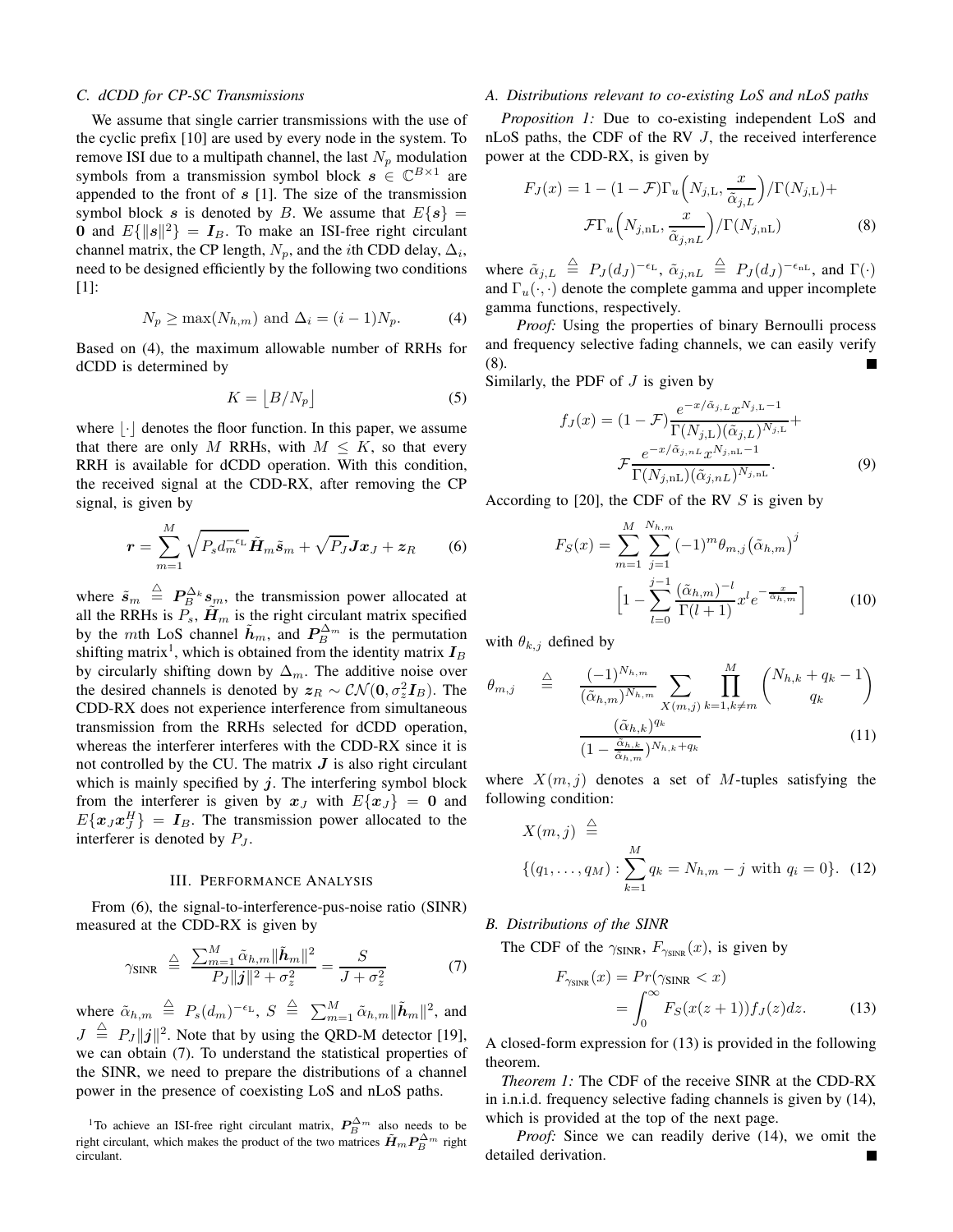$$
F_{\gamma_{\text{SINR}}}(x) = \sum_{m=1}^{M} \sum_{j=1}^{N_{h,m}} (-1)^{m} \theta_{m,j} (\tilde{\alpha}_{h,m})^{j} \left[ 1 - (1 - \mathcal{F}) C_{1} \sum_{l=0}^{j-1} \frac{(\tilde{\alpha}_{h,m})^{-l}}{\Gamma(l+1)} x^{l} e^{-\frac{\sigma_{z}^{2} x}{\tilde{\alpha}_{h,m}}} \sum_{jj=0}^{l} {l \choose jj} \Gamma(jj+N_{j,L}) \left( \frac{x}{\tilde{\alpha}_{h,m}} + \frac{1}{\tilde{\alpha}_{j,L}} \right)^{-jj-N_{j,L}} - \mathcal{F} C_{2} \sum_{l=0}^{j-1} \frac{(\tilde{\alpha}_{h,m})^{-l}}{\Gamma(l+1)} x^{l} e^{-\frac{\sigma_{z}^{2} x}{\tilde{\alpha}_{h,m}}} \sum_{jj=0}^{l} {l \choose jj} \Gamma(jj+N_{j,nL}) \left( \frac{x}{\tilde{\alpha}_{h,m}} + \frac{1}{\tilde{\alpha}_{j,nL}} \right)^{-jj-N_{j,nL}} \right].
$$
\n(14)

In (14), we have defined  $C_1 \triangleq \frac{1}{\Gamma(N+1)/\delta}$  $\frac{1}{\Gamma(N_{j,L})(\tilde{\alpha}_{j,L})^{N_{j,L}}},$  and  $C_2 \triangleq \frac{1}{\Gamma(N-1)\tilde{\alpha}}$  $\frac{1}{\Gamma(N_{j,nL})(\tilde{\alpha}_{j,nL})^{N_{j,nL}}}.$ 

Note that *Theorem 1* provides a general analytical framework considering a time share factor  $\mathcal F$  for LoS and nLoS paths due to a possible random location of the interferer within the communication cell. Thus, this new expression for the CDF of the SINR can be used for a wide range of scenarios with i.n.i.d. frequency selective fading channels, arbitrarydegree of RRH cooperation via dCCD, interference power, and communication cell size.

#### *C. Outage probability and diversity gain analysis*

*1) Interference-Limited Region:* In the interference limited region, the influence of interference is assumed to be larger than that of the noise, so that (7) can be approximated as follows:

$$
\gamma_{\text{SINR}}^{\text{IL}} \approx \frac{\sum_{m=1}^{M} \tilde{\alpha}_{h,m} \|\tilde{\boldsymbol{h}}_{m}\|^{2}}{P_{J} \|\boldsymbol{j}\|^{2}} \tag{15}
$$

which shows that diversity gain in terms of  $\frac{P_s}{\sigma_z^2}$  cannot be achievable when  $P_J$  is fixed independent of the noise power.

*Proposition 2:* The asymptotic outage probability floor at the outage level  $o<sub>th</sub>$  limits the asymptotic outage probability in the interference-limited region, which is given by (16) at the top of the next page.

*Proof:* This can be readily obtained from *Theorem 1*. ■ We can see that  $P_{\text{outage}}^{\text{IL}}(o_{\text{th}})$  does not have noise power, so that this proposition verifies that the dCDD-based CP-SC system cannot achieve a diversity gain in the interferencelimited region, whereas it is achievable only in the noiselimited region [1]. Parameters, such as the degrees of RRH cooperation, number of multipath components, interference power, time-share factor for LoS and nLoS paths, size of the communication cell, and pathloss exponent jointly determine the floor on the outage probability.

*2) Noise-Limited Region:* In this region, the SINR is approximated as follows:

$$
\gamma_{\text{SINR}}^{\text{NL}} \approx \frac{\sum_{m=1}^{M} \tilde{\alpha}_{h,m} \|\tilde{\boldsymbol{h}}_{m}\|^2}{\sigma_z^2} \tag{17}
$$

so that  $P_{\text{outage}}^{\text{NL}}(o_{\text{th}})$  can be evaluated as follows:

$$
P_{\text{outage}}^{\text{NL}}(o_{\text{th}}) = \sum_{m=1}^{M} \sum_{j=1}^{N_{h,m}} (-1)^m \breve{\theta}_{m,j} (\breve{\alpha}_{h,m})^j
$$

$$
\left[1 - \sum_{l=0}^{j-1} \frac{(\check{\alpha}_{h,m})^{-l}}{\Gamma(l+1)} (o_{\text{th}})^l e^{-\frac{o_{\text{th}}}{\check{\alpha}_{h,m}}}\right] \quad (18)
$$

where  $\alpha_{h,m} \triangleq \frac{\tilde{\alpha}_{h,m}}{\sigma_z^2}$ , and  $\tilde{\theta}_{m,j}$  can be obtained from  $\theta_{m,j}$ by replacing  $\tilde{\alpha}_{h,m}$  with  $\tilde{\alpha}_{h,m}$ .

## IV. SIMULATIONS

The following simulation setting is considered:

- $B = 320$  and  $N_p = 64$ , so that  $K = 5$  is the maximum number of RRHs for dCDD.
- Quadrature phase-shift keying (QPSK) modulation is used.
- Path-loss exponents are respectively assumed to be  $\epsilon_{\rm L}$  = 2.09, and  $\epsilon_{\text{nL}} = 3.75$ , for LoS and nLoS paths [15].
- The transmission power is assumed to be  $P_s = 1$  at all RRHs.
- As a particular example, we assume a fixed number of multipath components over the interfering channels with  $N_{j,L} = 2$  and  $N_{j,nL} = 3$ .
- The CDD-RX and the interferer are respectively placed at  $(x_R, y_R)$  and  $(x_I, y_I)$  with respect to the center of a circular shaped communication cell of radius R. In the simulation, we assume that  $(x_R, y_R) = [1, 3]$  and  $(x_I, y_I) = [0.5, 5].$

The curves obtained via link-level simulations are denoted by **Ex**. Analytical performance curves are denoted by **An**. The SNR threshold causing an outage is fixed at  $o_{th} = 1$  dB.

#### *A. Outage Probability*

In Fig. 2, we verify the derivation for the outage probability for various cases. We assume  $M = 2$  and  $M = 4$  RRHs in the system, wherein all the RRHs employ dCDD under the control of the CU. For this particular simulation scenario, we assume that  $R = 10$  and  $J = 0$  dB. We can observe from this figure that as  $M$  increases a lower outage probability can be obtained due to an increase in the received signal power at the CDD-RX. However, as  $P_s/\sigma_z^2$  increases, the outage probability approaches the outage limits respectively specified by  $P_{\text{outage}}^{\text{IL}}(o_{\text{th}}), M = 2$  and  $P_{\text{outage}}^{\text{IL}}(o_{\text{th}}), M = 4$ . For different degrees of RRH cooperation, we can see a good agreement between the exact outage probability and that of the analytic derivation. Thus, in the sequel, we will mainly use the analytical expression to evaluate the performance of the proposed system for various scenarios.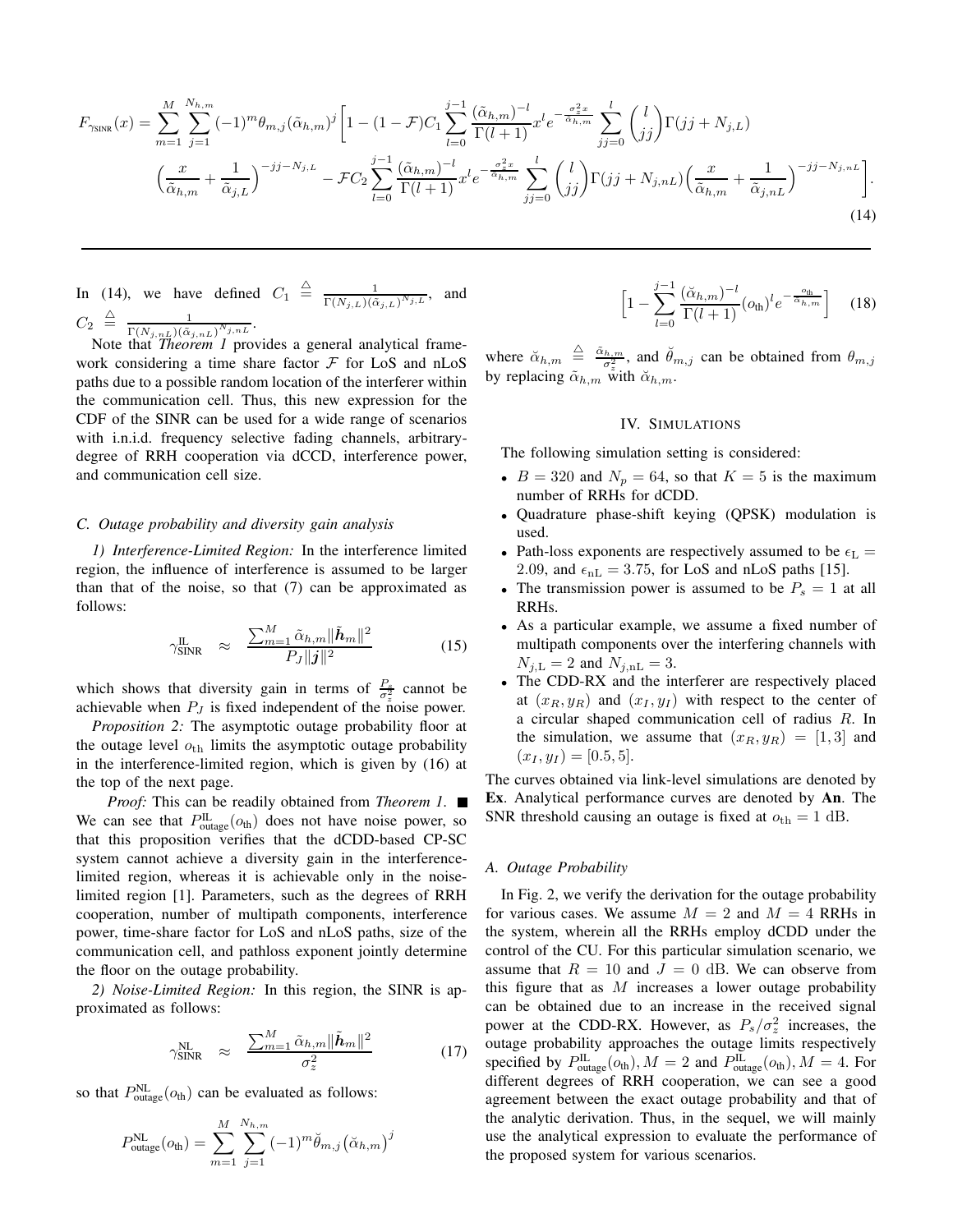$$
P_{\text{outage}}^{\text{IL}}(o_{\text{th}}) = \sum_{m=1}^{M} \sum_{j=1}^{N_{h,m}} (-1)^{m} \theta_{m,j} (\tilde{\alpha}_{h,m})^{j} \left[ 1 - (1 - \mathcal{F}) C_{1} \sum_{l=0}^{j-1} \frac{(\tilde{\alpha}_{h,m})^{-l}}{\Gamma(l+1)} (o_{\text{th}})^{l} \Gamma(l+N_{j,L}) \left( \frac{o_{\text{th}}}{\tilde{\alpha}_{h,m}} + \frac{1}{\tilde{\alpha}_{j,L}} \right)^{-l-N_{j,L}}
$$

$$
- \mathcal{F} C_{2} \sum_{l=0}^{j-1} \frac{(\tilde{\alpha}_{h,m})^{-l}}{\Gamma(l+1)} (o_{\text{th}})^{l} \Gamma(l+N_{j,nL}) \left( \frac{o_{\text{th}}}{\tilde{\alpha}_{h,m}} + \frac{1}{\tilde{\alpha}_{j,nL}} \right)^{-l-N_{j,nL}} \right].
$$
(16)



Fig. 2. Outage probability for various scenarios at a fixed value of  $N_h s =$  $\{1, 2, 3, 2\}$  and  $(N_{j,\text{L}} = 2, N_{j,\text{nL}} = 3)$ .



Fig. 3. Outage probability for various scenarios at a fixed value of  $M = 4$ and  $J = 0$  dB.

In Fig. 3, at a fixed value of  $(M = 4, P_J = 0 \text{ dB}, \frac{P_s}{\sigma_z^2})$ 15 dB), we investigate the impact of several system parameters on the outage probability, for example, the number of multipath components over the channels from the RRHs to the CDD-RX, different size of the communication cell, R, and time sharing factor  $\mathcal F$ . As  $\mathcal F$  increases, the system experiences the nLoS path more often, so that a higher outage probability is obtained due to a greater number of multipath components. In general, as the number of multipath components over the channels from the RRHs to the CDD-RX increases, a lower outage probability is obtained due to an increased receive signal power at the CDD-RX. Also, we can see that the cell size has a negative impact on the outage probability since the receive signal power is affected by the distance from the RRHs to the CDD-RX. As either communication cell is increased or the number of multipath components over the channels from the RRHs to the CDD-RX is increased, a lower outage probability is obtained.

To investigate the diversity gain in detail, we use various values of  $\mathcal F$  and  $N_h$ s for the system with  $M = 2$ . From Fig.



Fig. 4. Diversity gain analysis for various scenarios with  $J = -15$  dB and  $M = 2$ . When there is no specification about R, then we assume  $R = 10$ .

4, we can summarize the following observations.

- The interference-limited region is noticeably different from the noise-limited region. As  $\frac{P_s}{\sigma_z^2}$  increases, the outage probability approaches  $P_{\text{outage}}^{\text{IL}}(o_{\text{th}})$ .
- In the interference-limited region, the outage probability is dominated by  $P_{\text{outage}}^{\text{IL}}(o_{\text{th}})$ , and the slope of the outage probability becomes zero. That is, the diversity gain is not achievable.
- The maximum diversity gain,  $G_d = N_{h,1} + N_{h,2}$ , is achievable only in the noise-limited region [1], [21],